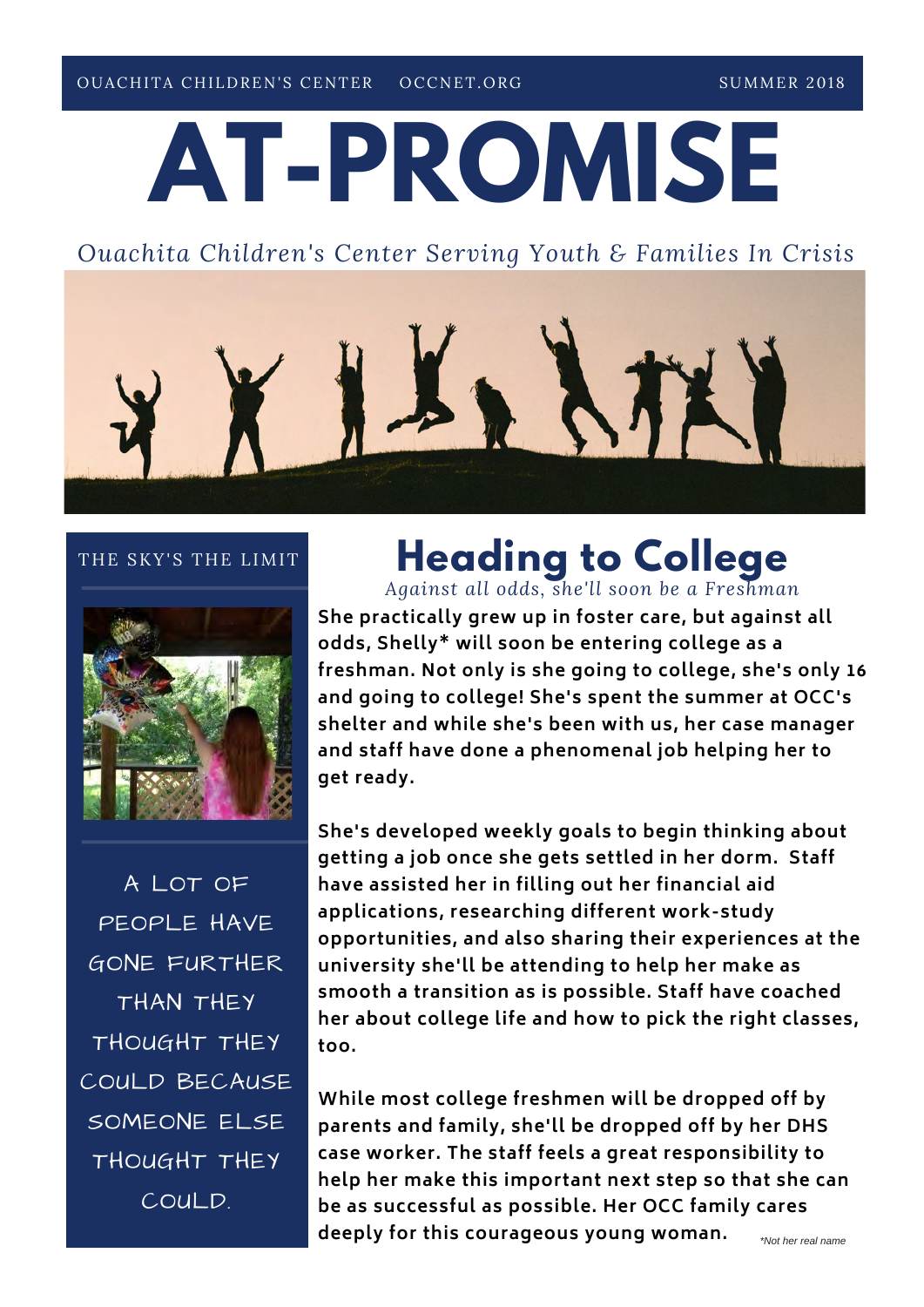**Imagine the Solution**



- **Imagine being taken from your home because of abuse.**
- **Imagine being a kid who made mistakes that have derailed your life.**
- **Imagine being a homeless teen desperate, hungry, and alone.**
- **Imagine being an overwhelmed parent who doesn't know how to handle your child.**

**Imagine what would happen to you if there was nowhere to turn. No help for you to find. No one to guide you through your trauma, mistakes, and fear.** 

## **Now, imagine solving these problems.**

**You don't have to imagine. You can be part of the solution. That's what your financial support accomplishes - you provide solutions to these very real situations.** 

**You give an abused child safety, shelter, counselors, and resources to cope with trauma, abuse, and neglect.** 

**You give a young person who has made mistakes the chance to get back on track.** 

**You help a homeless teen find a safer and more permanent living arrangement.** 

**You provide effective communication and discipline training to an overwhelmed parent who, in turn, becomes a better parent.** 

**Without your support, the solutions remain imaginary and - in the end - our entire community suffers. With your support, OCC can remain strong, accessible, and effective.** 



**Please consider making a generous tax-deductible donation today and - if possible - please consider becoming a monthly donor. With monthly income to depend upon, we can make more informed decisions about the services we will be able to offer.** 

**Thank you for imagining with us! Thank you for being part of the solution!**

**Donate Online at OCCNET.ORG or Scan This Code**

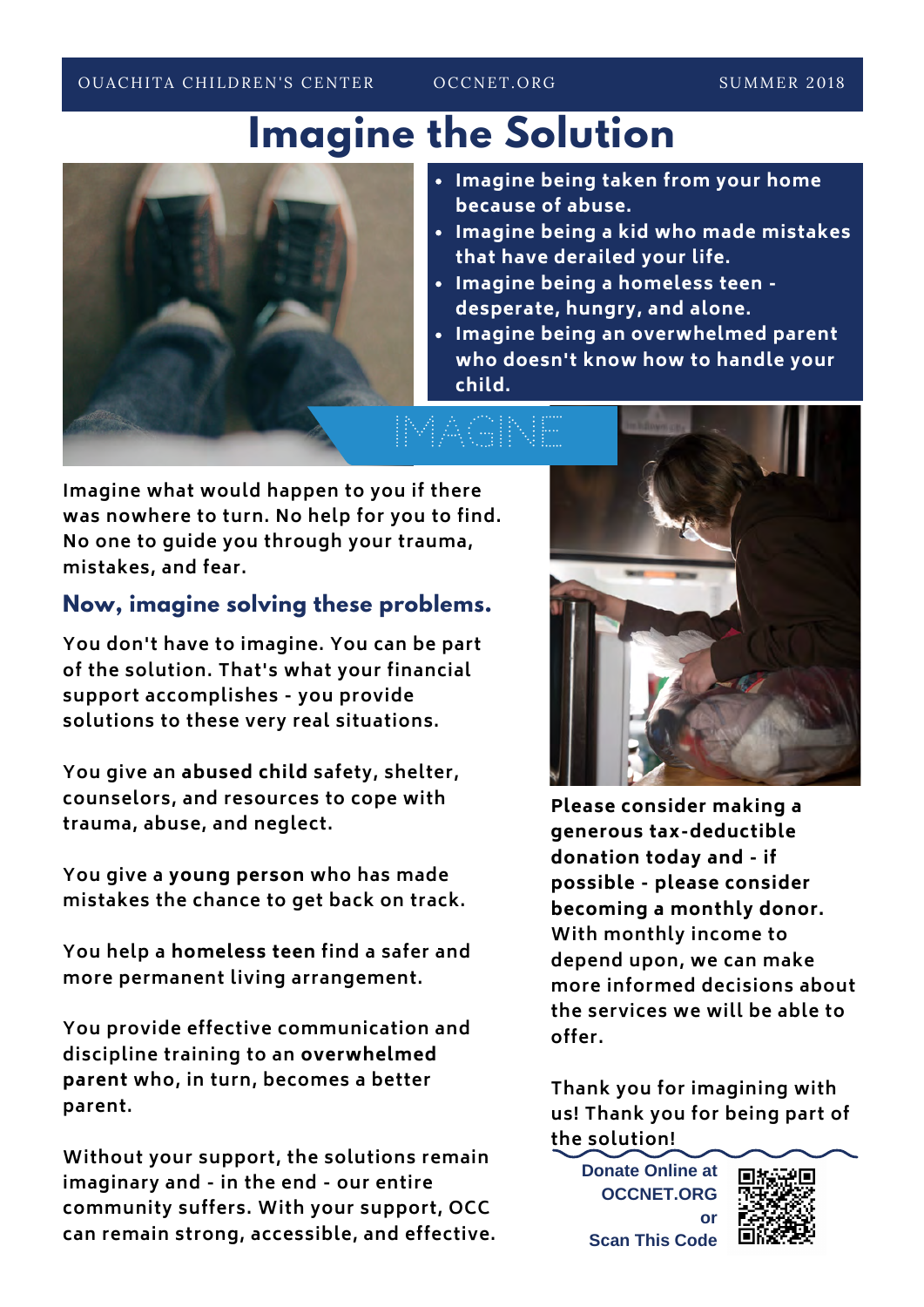OUACHITA CHILDREN'S CENTER COCONET.ORG SUMMER 2018

OCCNET.ORG

## **Reality Fair Teaches Real Life Lessons**



**Diamond Lakes Federal Credit Union recently held a Reality Fair at OCC. This real-world experience teaches about budgeting, jobs, financial management, and savings. The Life Skills/Girls Circle class taught at OCC in Arkadelphia really enjoyed the Reality Fair because they had been discussing future careers and professional goals in their weekly classes.** 

 **The Reality Fair helped them to understand there are "other costs" that they will be responsible for, including housing, insurance, utilities, and transportation. These young women arrived at the Reality Fair dressed appropriately for a job interview. Afterwards, they went to the Clark County Library to do follow up research on salaries, careers, and schools that offer degrees to support those professional goals.** 



## **Upcoming Events**

#### **2018**

- **October 4 5:30pm Ceilidh (kay-lee)**
- **Hot Springs Village November 27**
- **Giving Tuesday Online**

### **2019**

- **January 12 11am Magic Faire Hot Springs**
- **January 12 6pm Yule Ball Hot Springs**
- **April 11 5:30pm Trash Bag Walk Hot Springs**

*Check Website Often for Updates*